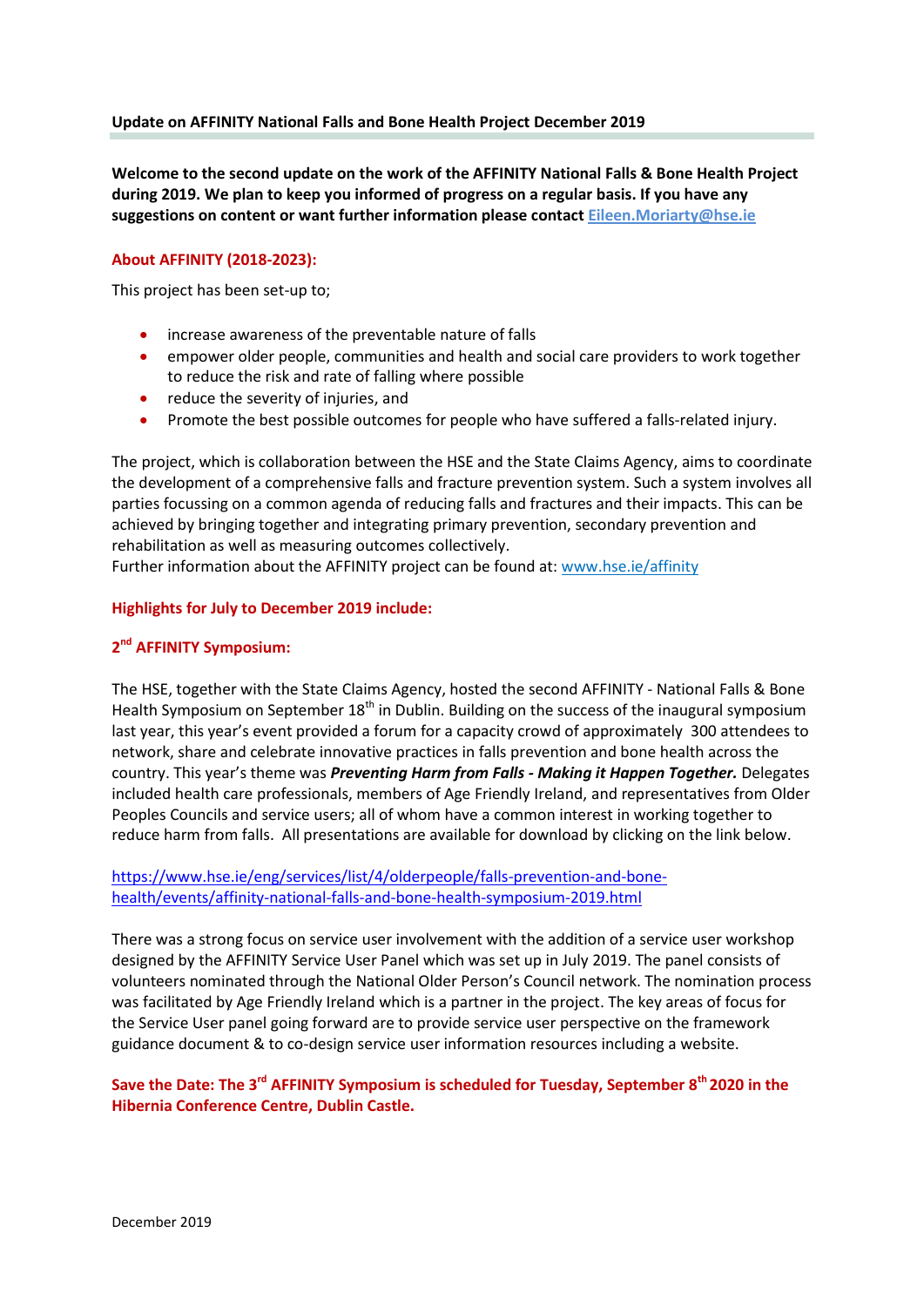### **Evaluation:**

The Centre for Effective Services, which was engaged to support the project group in this area, has provided a suite of 3 documents consisting of the Evaluation Framework, Data Gap Analysis & Literature Review. These are in process of being signed off through the project governance structure and will be published on sign off. The Data Gap Analysis and the Literature Review will provide the basis for recommending a standardised national data set for measuring and monitoring integrated services to prevent harm from falls.

### **Service User Materials Development:**

Scoping is underway with HSE Digital on the development of Falls & Bone Health information for service users. As well as ensuring people have access to accurate and useful information, the material will be published online and will be a resource for Falls & Bone Health services around the country. This work will be guided by the Service User panel.

#### **Framework/ Guidance for Integrated Falls and Bone Health Services:**

Work is on-going on the framework guidance for integrated falls services at Community Health Organisation (CHO)/ Hospital level. It will support service managers, clinical services leads working together with service users and multi-agency partners and community groups to examine falls and bone health services within their remit in terms of mapping what is currently available, identifying gaps, defining areas for improvement and co designing possible solutions.

#### **Preventing Harm from Falls in People with Disability:**

There is a work stream underway led by Marie Kehoe (National Disability Specialist, Quality Improvement) to address the specific needs of persons with disabilities. The aim is to develop and implement a framework for action which will promote staying well, active and independent by raising awareness of bone health and the preventable nature of falls in persons with disability.

#### **Development Posts:**

2019 Development funding was secured to enhance coverage of current falls and bone health services through the implementation of a key component of Integrated Falls and Bone Health Service across 3 sites i.e.

- Collaborative Implementation of community based exercise programmes for strength and balance programmes across the continuum of functional ability
- Implementation of an integrated clinical pathway for falls and bone health in an additional CHO.
- Development of community based fracture liaison to complement existing falls and fracture liaison pathways.

The sites have been selected on the basis of the complementary nature of the new development and pre-existing elements of a comprehensive falls and bone health service in the selected site.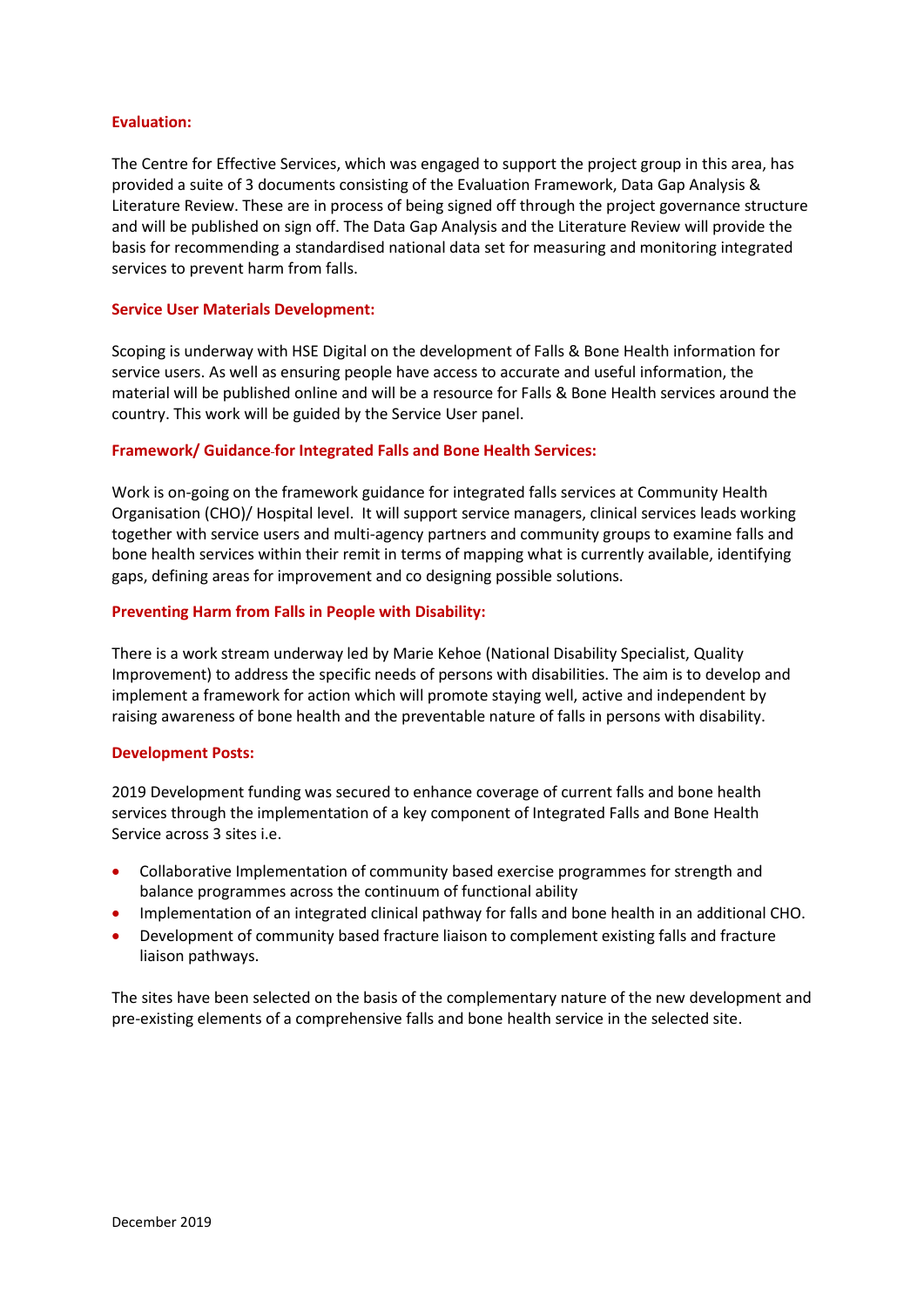## **Evidence Based Community Exercise Programmes for Falls Prevention:**

The Department of Health has secured funding through Dormant Accounts for Physical Activity / Fall Prevention, a portion of which is being targeted to improving access to evidence informed exercise opportunities for falls prevention and bone health through the AFFINITY 2020 work plan.

## **Next Steps:**

- Finalise the Framework/ Guidance Document on integrated falls and bone health services.
- Development of a National Guidance for Community Exercise Programmes for older people to reduce falls risks and enhance bone health.
- Progress the Service User resources and website.

#### **Recommended Resources:**

- **Major Trauma Audit (2017):** <https://www.noca.ie/documents/major-trauma-audit-national-report-2017>
- **Implementing Integrated Care for Older Persons in Ireland:** [https://docs.wixstatic.com/ugd/29601c\\_505486cc6a1c472b8c23ee10ae29ce4c.pdf](https://docs.wixstatic.com/ugd/29601c_505486cc6a1c472b8c23ee10ae29ce4c.pdf)
- **Centre for Ageing: Raising the Bar on Strength & Balance:** [https://www.ageing-better.org.uk/sites/default/files/2019-02/Raising-the-bar-on-strength-and](https://www.ageing-better.org.uk/sites/default/files/2019-02/Raising-the-bar-on-strength-and-balance_0.pdf)[balance\\_0.pdf](https://www.ageing-better.org.uk/sites/default/files/2019-02/Raising-the-bar-on-strength-and-balance_0.pdf)
- **National Osteoporosis Society: Strong, Steady & Straight. Quick Guide:**  <https://theros.org.uk/media/100224/strong-steady-straight-quick-guide.pdf>
- **Reducing harm from falls- recommended evidence based resources 2019 including a resource on interventions to reduce falls and harm from falls in older people with cognitive impairment:** [https://www.hqsc.govt.nz/our-programmes/reducing-harm-from-falls/recommended](https://www.hqsc.govt.nz/our-programmes/reducing-harm-from-falls/recommended-resources/2019-evidence-base/)[resources/2019-evidence-base/](https://www.hqsc.govt.nz/our-programmes/reducing-harm-from-falls/recommended-resources/2019-evidence-base/)

#### **Recent Publications and Resources :**

- **National Patient Safety Strategy (2019 – 2024):** <https://www.hse.ie/eng/about/qavd/patient-safety/hse-patient-safety-strategy-2019-2024.pdf>
- **Irish Hip Fracture Database National Report (2018):** <https://www.noca.ie/documents/ihfd-national-report-2018>
- **Physical Activity Guidelines: UK Chief Medical Officers' report:** [https://www.gov.uk/government/publications/physical-activity-guidelines-uk-chief-medical](https://www.gov.uk/government/publications/physical-activity-guidelines-uk-chief-medical-officers-report)[officers-report](https://www.gov.uk/government/publications/physical-activity-guidelines-uk-chief-medical-officers-report)